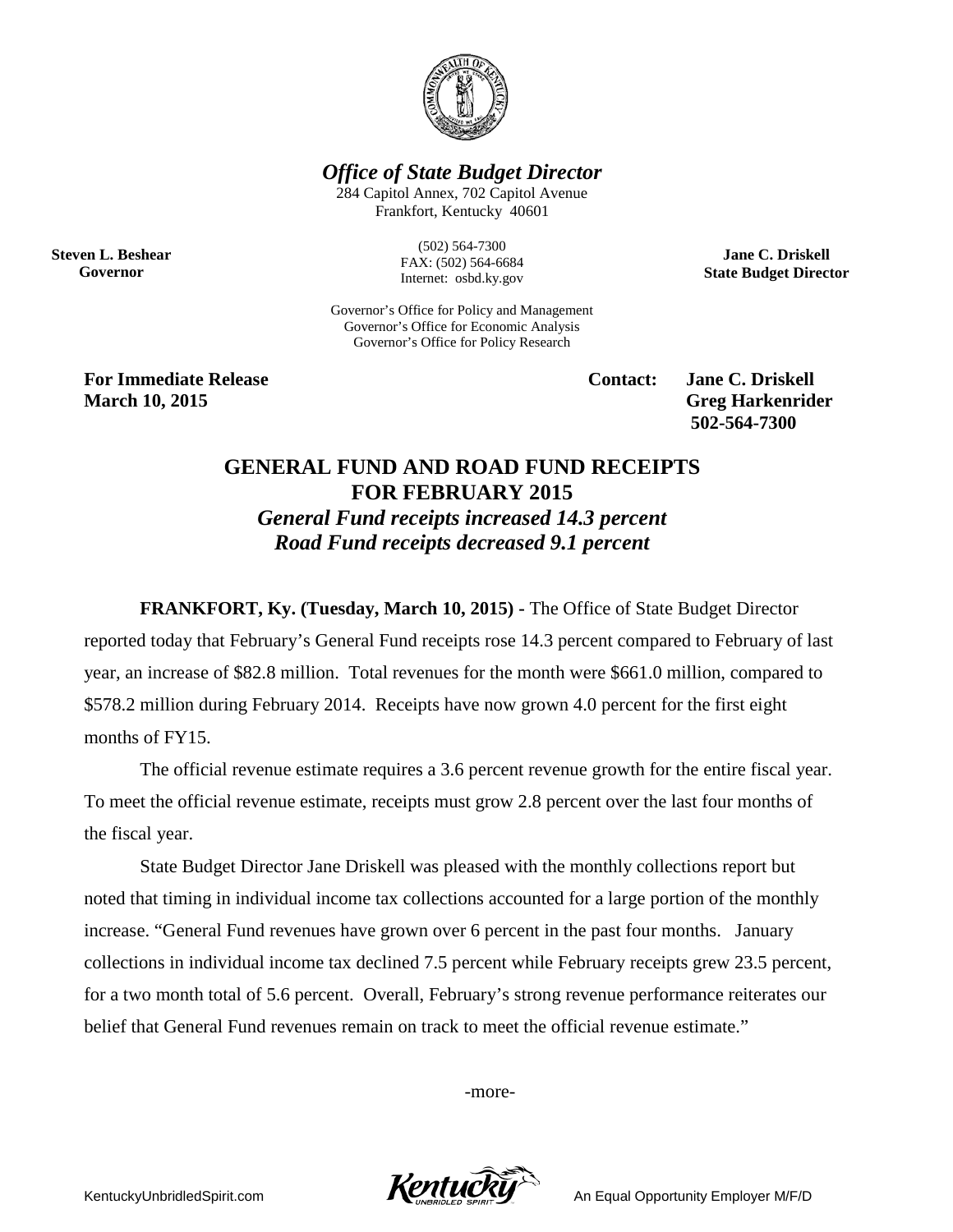Among the major accounts:

- Individual income tax collections grew 23.5 percent in February and have grown 6.2 percent though the first eight months of FY15.
- Sales and use tax receipts increased 4.9 percent for the month and have grown 4.9 percent year-to-date.
- Corporation income tax receipts increased \$4.6 million in February but have decreased 0.9 percent for the year.
- Property tax collections decreased 2.7 percent for the month but have increased 1.2 percent year-to-date.
- Cigarette tax receipts grew 16.8 percent for the month and have fallen 2.8 percent yearto-date.
- Coal severance tax receipts increased 16.5 percent but are down 4.9 percent through the first eight months of the fiscal year.

Road Fund receipts fell 9.1 percent in February 2015 with collections of \$112.8 million. The official Road Fund revenue estimate calls for revenues to decline 0.9 percent for the fiscal year. Based on year-to-date tax collections, revenues can decrease 2.8 percent for the remainder of FY15 and still meet the estimate. Motor fuels and motor vehicle usage tax collections both declined in February: motor fuels fell 8.6 percent, motor vehicle usage tax fell 8.2 percent. The drop in motor fuels taxes is the result of a decline in the tax rate while the fall in usage tax collections is in large part due to the poor weather over the final two weeks of the month and the continuing impact of the trade-in-credit.

-30-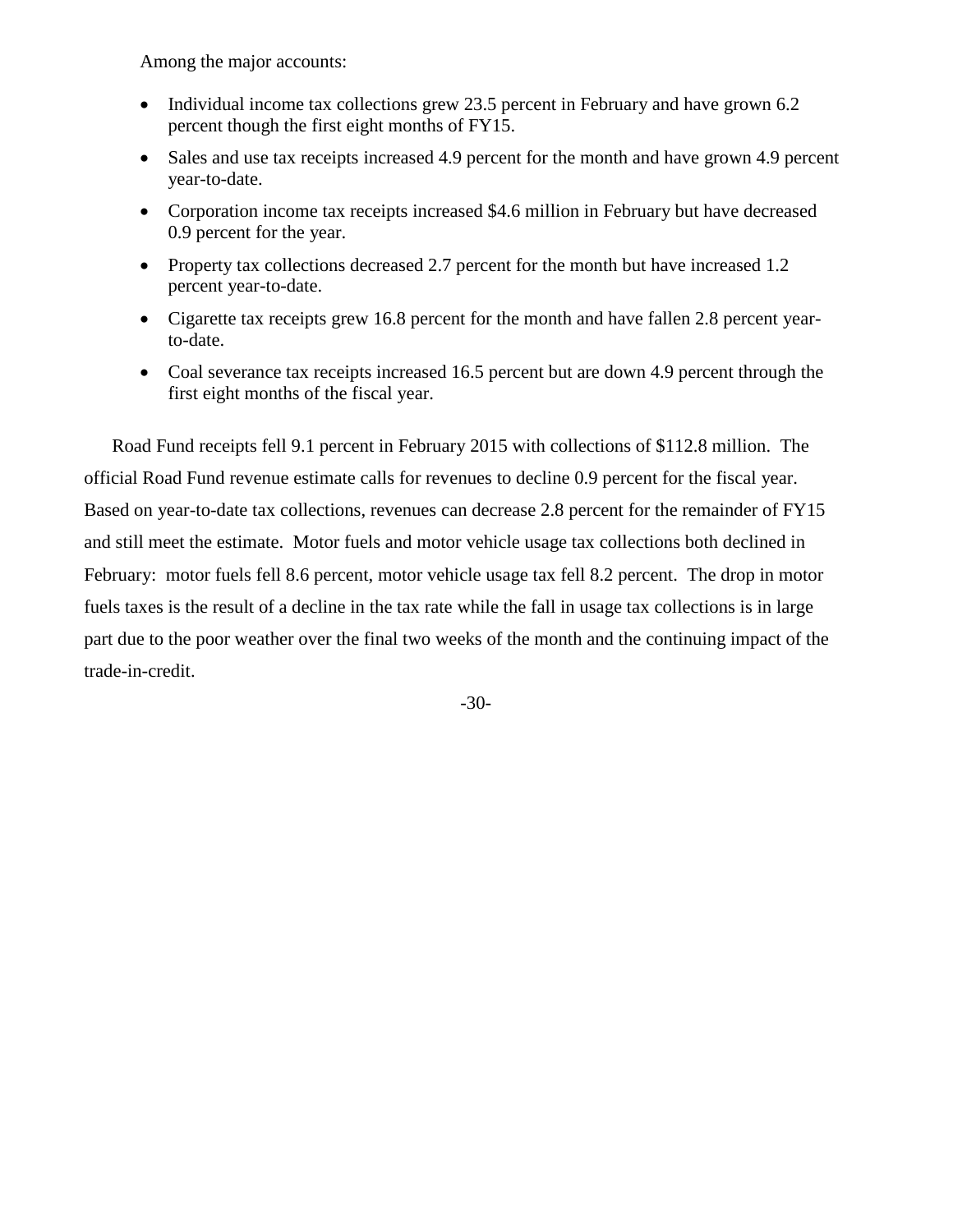## KENTUCKY STATE GOVERNMENT REVENUE 1. GENERAL FUND REVENUE

|                                      |                | <b>FEBRUARY</b> |                          | JULY THROUGH FEBRUARY |                 |                 |
|--------------------------------------|----------------|-----------------|--------------------------|-----------------------|-----------------|-----------------|
|                                      | 2015           | 2014            | % Change                 | FY 2015               | FY 2014         | <u>% Change</u> |
| TOTAL GENERAL FUND                   | \$661,035,598  | \$578,214,784   | 14.3%                    | \$6,367,307,904       | \$6,121,867,481 | 4.0%            |
| <b>Tax Receipts</b>                  | \$635,867,921  | \$556,555,299   | 14.3%                    | \$6,137,670,942       | \$5,905,577,705 | 3.9%            |
| Sales and Gross Receipts             | \$281,327,301  | \$266,227,743   | 5.7%                     | \$2.548.608.306       | \$2,447,329,451 | 4.1%            |
| <b>Beer Consumption</b>              | 525,921        | 460,634         | 14.2%                    | 4,030,255             | 4,132,707       | $-2.5%$         |
| <b>Beer Wholesale</b>                | 4,804,572      | 3,921,459       | 22.5%                    | 38,699,648            | 39,299,331      | $-1.5%$         |
| Cigarette                            | 17,254,495     | 14,771,198      | 16.8%                    | 144,880,264           | 149,031,623     | $-2.8%$         |
| <b>Distilled Spirits Case Sales</b>  | 7,882          | 7,746           | 1.8%                     | 89,760                | 87,100          | 3.1%            |
| <b>Distilled Spirits Consumption</b> | 749,049        | 736,222         | 1.7%                     | 8,430,246             | 8,123,242       | 3.8%            |
| <b>Distilled Spirits Wholesale</b>   | 2,069,746      | 1,907,309       | 8.5%                     | 24,498,072            | 22,990,664      | 6.6%            |
| Insurance Premium                    | 33,099,308     | 31,594,860      | 4.8%                     | 77,902,381            | 74,946,464      | 3.9%            |
| Pari-Mutuel                          | 216,812        | 152,131         | 42.5%                    | 1,785,728             | 1,192,199       | 49.8%           |
| Race Track Admission                 | $\Omega$       | 0               | $\overline{\phantom{a}}$ | 148,898               | 158,660         | $-6.2%$         |
| Sales and Use                        | 214,685,970    | 204,593,481     | 4.9%                     | 2,179,110,391         | 2,078,143,064   | 4.9%            |
| <b>Wine Consumption</b>              | 156,286        | 188,241         | $-17.0%$                 | 1,983,424             | 1,970,739       | 0.6%            |
| Wine Wholesale                       | 852,270        | 958,565         | $-11.1%$                 | 11,034,231            | 10,458,318      | 5.5%            |
| <b>Telecommunications Tax</b>        | 5,375,126      | 5,308,708       | 1.3%                     | 41,908,499            | 42,613,815      | $-1.7%$         |
| <b>Other Tobacco Products</b>        | 1,525,935      | 1,627,190       | $-6.2%$                  | 14,101,578            | 14, 183, 770    | $-0.6%$         |
| <b>Floor Stock Tax</b>               | 3,929          | 0               | $\overline{a}$           | 4,931                 | (2, 246)        | ---             |
|                                      |                |                 |                          |                       |                 |                 |
| License and Privilege                | \$32,847,641   | \$28,169,089    | 16.6%                    | \$266,130,268         | \$285.359.723   | -6.7%           |
| Alc. Bev. License Suspension         | 5,700          | 27.025          | -78.9%                   | 239,155               | 226,765         | 5.5%            |
| Coal Severance                       | 15,529,823     | 13,331,426      | 16.5%                    | 127,211,206           | 133,762,595     | $-4.9%$         |
| <b>Corporation License</b>           | 8,177          | (1,022)         | ---                      | 308,511               | 407,406         | $-24.3%$        |
| <b>Corporation Organization</b>      | 30,000         | 1,710           | 1654.4%                  | 68,291                | 28,517          | 139.5%          |
| Occupational Licenses                | 7,465          | 8,115           | $-8.0%$                  | 86,532                | 88,109          | $-1.8%$         |
| Oil Production                       | 521,923        | 883,991         | $-41.0%$                 | 7,793,465             | 8,697,451       | $-10.4%$        |
| Race Track License                   | $\Omega$       | 0               | ---                      | 241,291               | 248,375         | $-2.9%$         |
| <b>Bank Franchise Tax</b>            | 3,950,482      | 5,202,598       | $-24.1%$                 | 5,989,220             | 9,531,104       | $-37.2%$        |
| <b>Driver License Fees</b>           | 41,491         | 53,988          | $-23.1%$                 | 442,752               | 419,963         | 5.4%            |
| <b>Minerals Severance</b>            | 708,553        | 511,394         | 38.6%                    | 10,557,969            | 10,493,592      | 0.6%            |
| Natural Gas Severance                | 1,295,000      | 1,242,428       | 4.2%                     | 11,783,617            | 11,732,491      | 0.4%            |
| <b>Limited Liability Entity</b>      | 10,749,026     | 6,907,437       | 55.6%                    | 101,408,258           | 109,723,355     | $-7.6%$         |
| Income                               | \$290,882,043  | \$232,217,844   | 25.3%                    | \$2,794,518,660       | \$2,646,991,115 | 5.6%            |
| Corporation                          | 6,612,578      | 2,029,096       | 225.9%                   | 242,099,346           | 244,218,977     | -0.9%           |
| Individual                           | 284,269,465    | 230, 188, 747   | 23.5%                    | 2,552,419,315         | 2,402,772,138   | 6.2%            |
| Property                             | \$24,800,106   | \$25,493,051    | $-2.7%$                  | \$479,092,650         | \$473,643,909   | 1.2%            |
| Building & Loan Association          | $\overline{0}$ | $\overline{0}$  | ---                      | (498, 150)            | 5,753           |                 |
| General - Real                       | 8,068,457      | 8,861,909       | $-9.0%$                  | 249,597,242           | 249,206,829     | 0.2%            |
| General - Tangible                   | 10,772,861     | 13,063,580      | $-17.5%$                 | 168,382,832           | 164,660,069     | 2.3%            |
| <b>Omitted &amp; Delinquent</b>      | 3,840,143      | 2,729,172       | 40.7%                    | 8,760,468             | 9,306,019       | $-5.9%$         |
| <b>Public Service</b>                | 1,848,500      | 613,438         | 201.3%                   | 51,658,734            | 44,940,019      | 15.0%           |
| Other                                | 270,145        | 224,952         | 20.1%                    | 1,191,524             | 5,525,220       | $-78.4%$        |
| Inheritance                          | \$3,939,401    | \$3,023,549     | 30.3%                    | \$32,882,622          | \$32,715,923    | 0.5%            |
| Miscellaneous                        | \$2,071,429    | \$1,424,024     | 45.5%                    | \$16,438,436          | \$19,537,585    | $-15.9%$        |
| <b>Legal Process</b>                 | 1,271,410      | 1,419,724       | $-10.4%$                 | 10,093,960            | 10,775,337      | $-6.3%$         |
| T. V. A. In Lieu Payments            | 784,225        | 0               |                          | 6,315,532             | 8,752,282       | -27.8%          |
| Other                                | 15,794         | 4,300           | 267.3%                   | 28,944                | 9,966           | 190.4%          |
| <b>Nontax Receipts</b>               | \$25,004,388   | \$21,632,942    | 15.6%                    | \$228,456,070         | \$214,824,274   | 6.3%            |
| <b>Departmental Fees</b>             | 2,293,075      | 2,441,127       | $-6.1%$                  | 11,306,284            | 12,550,519      | -9.9%           |
| PSC Assessment Fee                   | 21,496         | 46,574          | $-53.8%$                 | 14,697,402            | 14,834,849      | $-0.9%$         |
| Fines & Forfeitures                  | 2,002,429      | 1,956,328       | 2.4%                     | 14,730,705            | 16,279,899      | -9.5%           |
| Income on Investments                | (64, 486)      | (38, 901)       | ---                      | (515, 911)            | (814, 574)      | ---             |
| Lottery                              | 19,000,000     | 18,000,000      | 5.6%                     | 147,000,000           | 138,639,743     | 6.0%            |
| Sale of NO <sub>x</sub> Credits      | 0              | 0               |                          | 27,594                | 55,242          | $-50.0\%$       |
| Miscellaneous                        | 1,751,875      | (772, 185)      |                          | 41,209,996            | 33,278,597      | 23.8%           |
| Redeposit of State Funds             | \$163,289      | \$26,542        | 515.2%                   | \$1,180,892           | \$1,465,502     | $-19.4%$        |